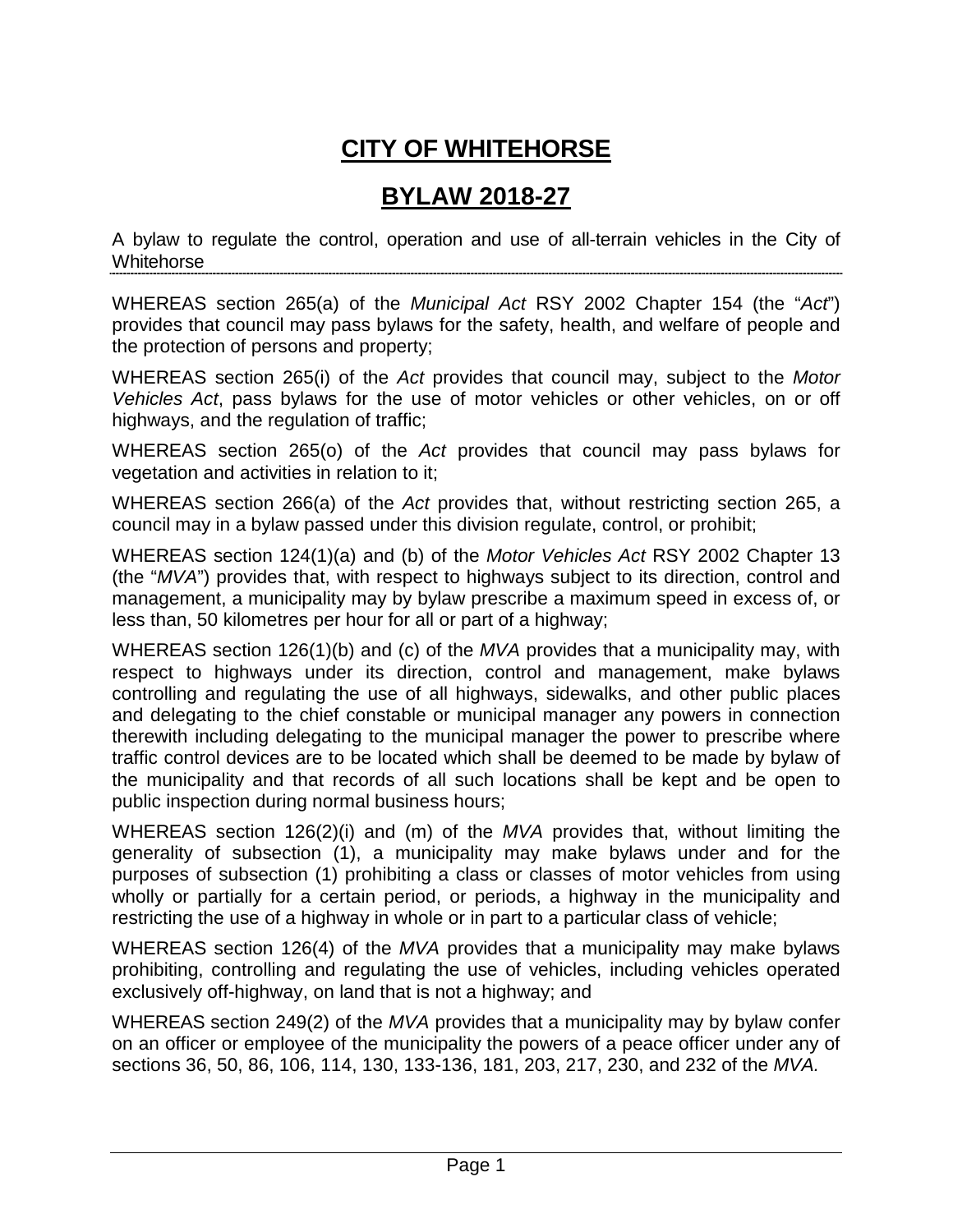**NOW THEREFORE** the council of the municipality of the City of Whitehorse, in open meeting assembled, hereby ENACTS AS FOLLOWS:

#### **SHORT TITLE**

1. This bylaw may be cited as the "**All-Terrain Vehicle Bylaw**".

#### **DEFINITIONS**

- 2. Whenever the singular, masculine or feminine is used in this bylaw it shall be considered as if plural, feminine or masculine has been used where the context of the bylaw so requires.
- 3. In this bylaw:

"ATV" means a motorized wheeled vehicle designed and manufactured for off-road travel including, but not limited to, three wheelers, four wheelers, six wheelers, amphibious machines, off road or hybrid two wheeled vehicles but excludes, at all times, automobiles;

"ATV DEALERSHIP" means a business which is licensed under the City's Business License Bylaw to sell, service, or rent ATVs;

"ATV SAFETY COURSE" means a City-approved test and course taught by a City-approved course facilitator relating to this bylaw and the Trail Plan;

"ATV SAFETY AND TRAIL USE EXAMINATION" means the City-approved online test, the contents of which shall include questions relating to this bylaw and the Trail Plan;

"AUTOMOBILE" means a motorized four wheeled vehicle designed and manufactured for transporting passengers primarily on roads including, but not limited to, cars, trucks and vans;

"BOULEVARD" means the land fronting or along the side of residential property between the property line and the curb, and does not include a proper and lawful vehicular crossing such as a driveway;

"CAMPGROUND" means the area of land known as the Robert Service Campground in the City of Whitehorse;

"CEMETERY" means an area of land that is set aside for the burial of human bodies or ashes;

"CERTIFICATE OF REGISTRATION" means a certificate issued under section 45 of the *Motor Vehicle Act* or any future amended provisions dealing with the registration of ATVs;

"CITY" means the City of Whitehorse;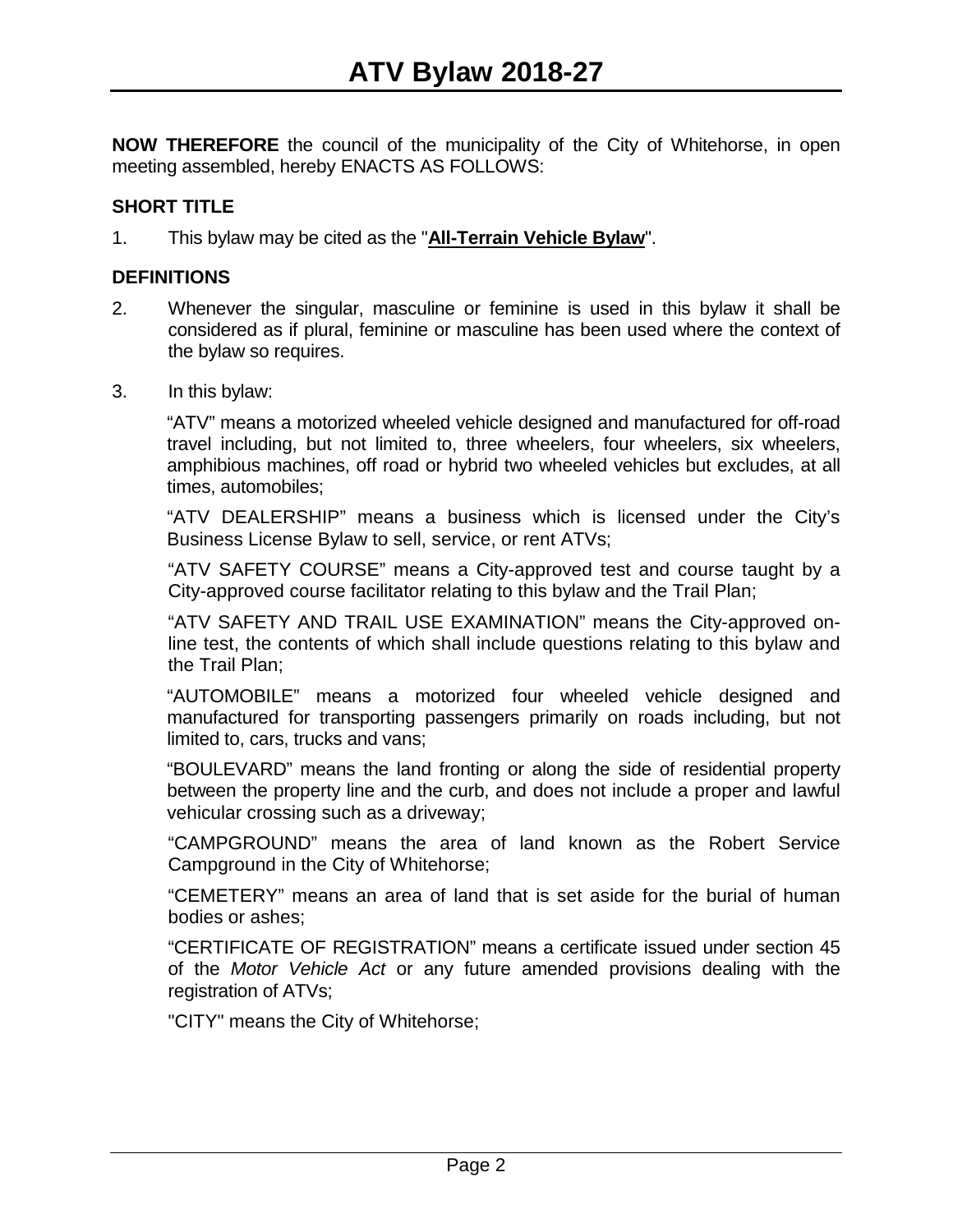"DAMAGE" means by one's actions, whether intentional or unintentional, public or private property has been injured, harmed or deteriorated and includes, but is not limited to, the making of ruts or displacement of vegetation from its place of growth;

"DESIGNATED OFFICER" means a member of the Royal Canadian Mounted Police or a bylaw officer employed by the City who has a duty to enforce bylaws;

"DOWNTOWN AREA'' means that area of the City the boundaries of which are shown on the map attached hereto as Schedule "A" and forming part of this bylaw;

"DRIVE" means to operate as defined in this bylaw;

"ENVIRONMENTALLY SENSITIVE AREA" means areas determined to have high wildlife values and/or high environmental sensitivity, where protection of natural areas, wildlife habitat, and ecological values is ensured and which have been identified in the Trail Plan;

"FEE" means a fee as set out in the City's Fees and Charges Bylaw as amended from time to time;

"GREENBELT" means an area of land generally left in a natural state which is under the ownership or control of the Crown, Commissioner of the Yukon or the City and may be used for passive or active recreation, trails, or buffers, as set out in the City's Zoning Bylaw;

"GROUND" means the solid surface of the earth including sand, clay, soil, bog, turf, vegetation and lichen;

"HELMET" means a form of protective head gear specifically designed for motorcycle and ATV operators to be worn on the head, fastened by manufacturer's straps and fasteners, to prevent or minimize injuries, and to provide crash and such additional protection that it was manufactured to provide;

"MAINTAINED ROADWAY" means that portion of any road, street, lane or alley designed, improved or ordinarily used for vehicular travel by the general public;

"MANAGER OF BYLAW SERVICES" means the Manager of the City's Bylaw Services Department or designate;

"MANAGER OF PARKS AND COMMUNITY DEVELOPMENT" means the Manager of the City's Parks and Community Development Department or designate;

"MILLENNIUM TRAIL" means the paved and accessible trail that is situated in the Downtown and Riverdale areas of Whitehorse connecting across the Yukon River with a pedestrian bridge;

"MOTORIZED MULTIPLE USE TRAILS" means those trails designed and designated by the City to be used by motorized vehicles including ATV's as identified in the Trail Plan;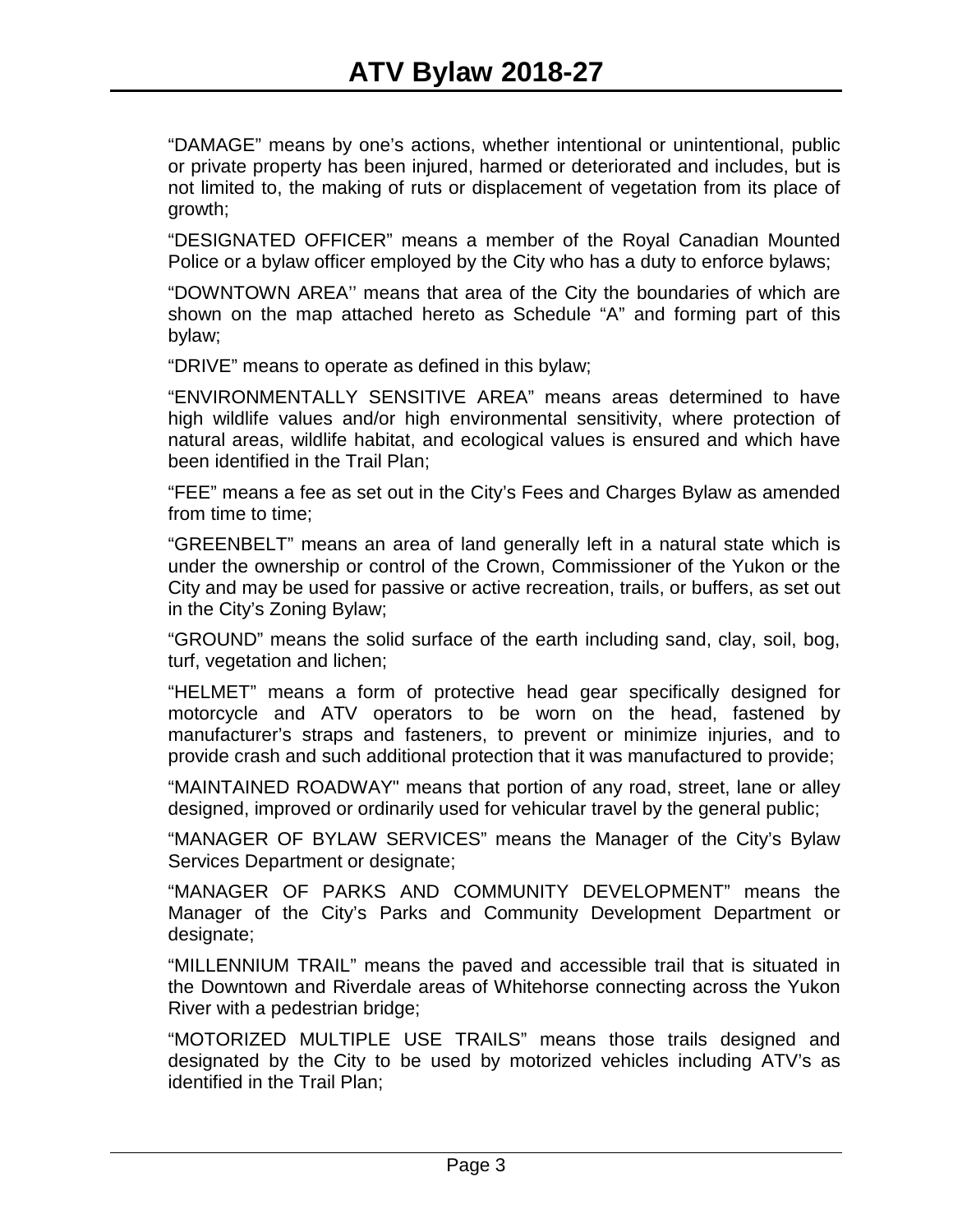"MUNICIPAL MANAGER" means the City Manager or designate;

"MVA" means the *Motor Vehicles Act* and the regulations and policies passed thereunder;

"NIGHT" means the time period between the hours of 11:00 p.m. and 7:00 a.m.;

"NON-MOTORIZED TRAILS" means those trails designed and designated by the City to be used by pedestrians and non-motorized trail users which have been identified in the Trail Plan;

"OPEN SPACE" means a portion of land not occupied by buildings which is under the ownership or control of the Crown, Commissioner of the Yukon or the City and may be used for gardens, landscaping or passive or active recreation as set out in the City's Zoning Bylaw;

"OPEN WATER" means a body of water including, but not limited to, a lake, pond, river or stream;

"OPERATE" means to have physical control and operation of an ATV, whether or not the ATV's engine is running, and includes the act of driving, parking, pushing, stopping, or towing;

"OPERATOR" means the person who operates an ATV;

"OPERATOR'S LICENCE" means a driver's licence issued under the *MVA,* or a class 7 learner's licence under listed conditions;

"OWNER" means the registered owner, driver, or lessee of an ATV and includes any person, partnership, association or corporation that owns, possesses or has control of an ATV;

"PERMITTED AREA" means motorized multiple use trails on which ATV travel is allowed;

"PLAYGROUND" means any public outdoor area or lot in the City on which a play structure, or other similar apparatus or equipment, has been installed by the City and shall include a school playground;

"PRESCRIBED SAFETY HELMET" means a safety helmet prescribed by the *MVA or MVA Regulations*;

"PROHIBITED AREA" means those areas of the City that are not motorized multiple use trails and on which ATV travel is not allowed, including but not limited to:

- (1) a boulevard;
- (2) a campground;
- (3) a cemetery;
- (4) an area designated as environmentally sensitive;
- (5) the Downtown area;
- (6) the Millennium Trail;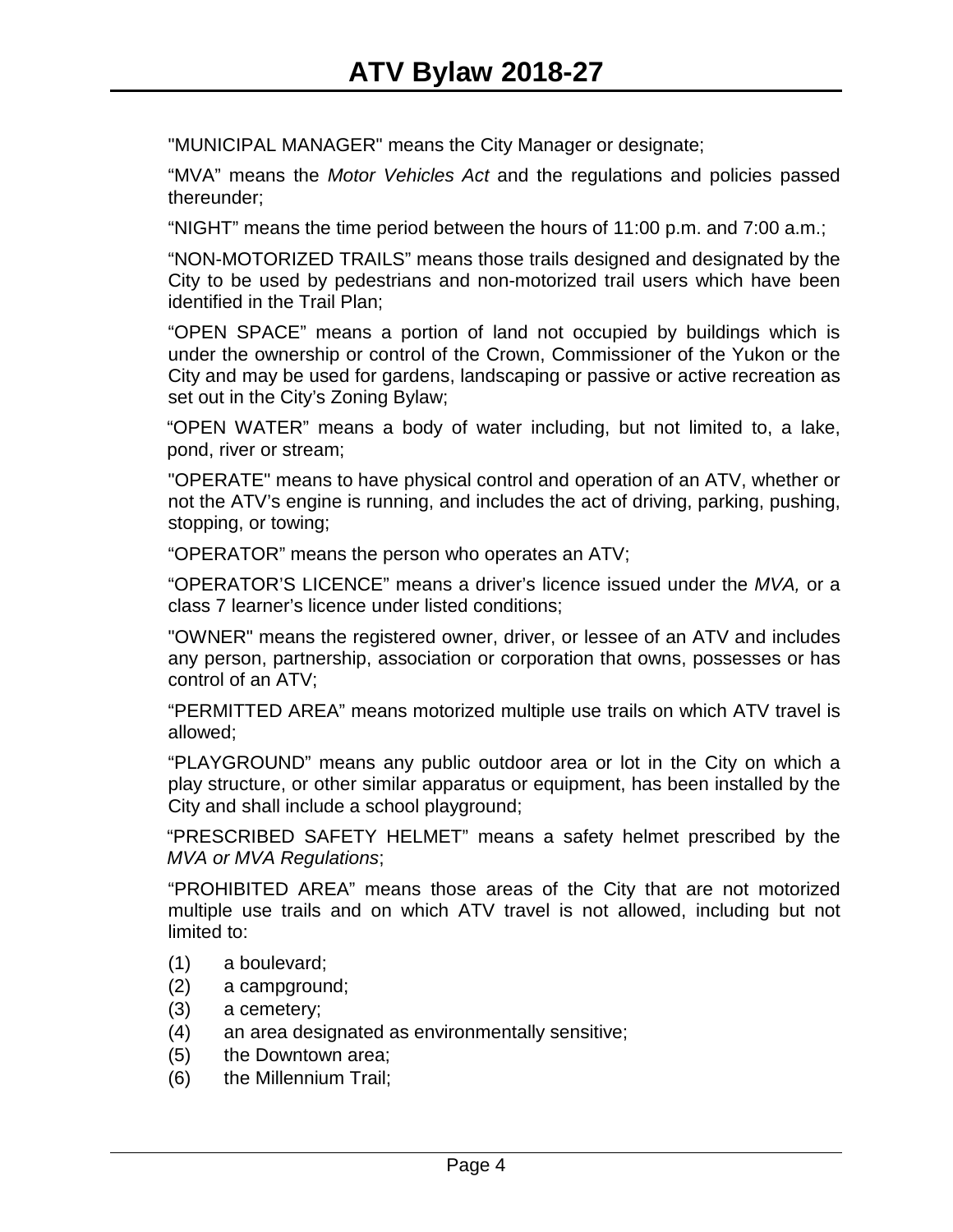- (7) the greenbelt;
- (8) an open space;
- (9) a playground;
- (10) a restricted roadway;
- (11) a roadway;
- (12) a school playground;
- (13) a ski trail;
- (14) open water;
- (15) a motorized multiple use trail which has been permanently or temporarily closed by the City; under the authority of the Trail Plan;
- (16) private property for which the operator has not received the permission of the owner; and
- (17) a non-motorized trail.

"RESTRICTED ROADWAY" means those roadways where ATV travel is prohibited as identified in the list attached hereto as Schedule "B";

"SAFE ATV CARD" means the permanent card or temporary certificate issued to a person by the City or City-approved agency upon such person satisfying the requirements of this bylaw;

"SCHOOL PLAYGROUND" means a Playground that is a part of a school and shall include the school yard;

"SIDEWALK" means that part of a Roadway ordinarily used by pedestrians;

"SKI TRAIL" means recognized and developed cross-country ski trails as identified in the list attached hereto as Schedule "C";

"SPECIAL EVENT" means an event with ceremonies, festivities or activities, including but not limited to, parades, celebrations, rallies, races, and sports functions at which ATVs will be present;

"SPECIAL PERMIT" means the City's written approval to operate an ATV in a prohibited area or to hold a special event, with or without conditions, by the Managers of Parks and Community Development or Bylaw Services for which a fee shall be payable as per the Fees and Charges Bylaw;

"TRAFFIC CONTROL DEVICE" means any sign, signal, marking or device placed, marked or erected under the authority of this or any city bylaw or Territorial Legislation for the purpose of regulating, warning, or guiding traffic;

"TRAIL PLAN" means the document approved by council which provides guidance for trail planning and the development of trails and trail networks;

"TRAILER" means a vehicle designed and manufactured to transport property which may be attached to or drawn by an ATV; and

"VEGETATION" means all trees, shrubs, plants, flowers, grass, and all ground cover, whether it is in its wild, natural, or landscaped state.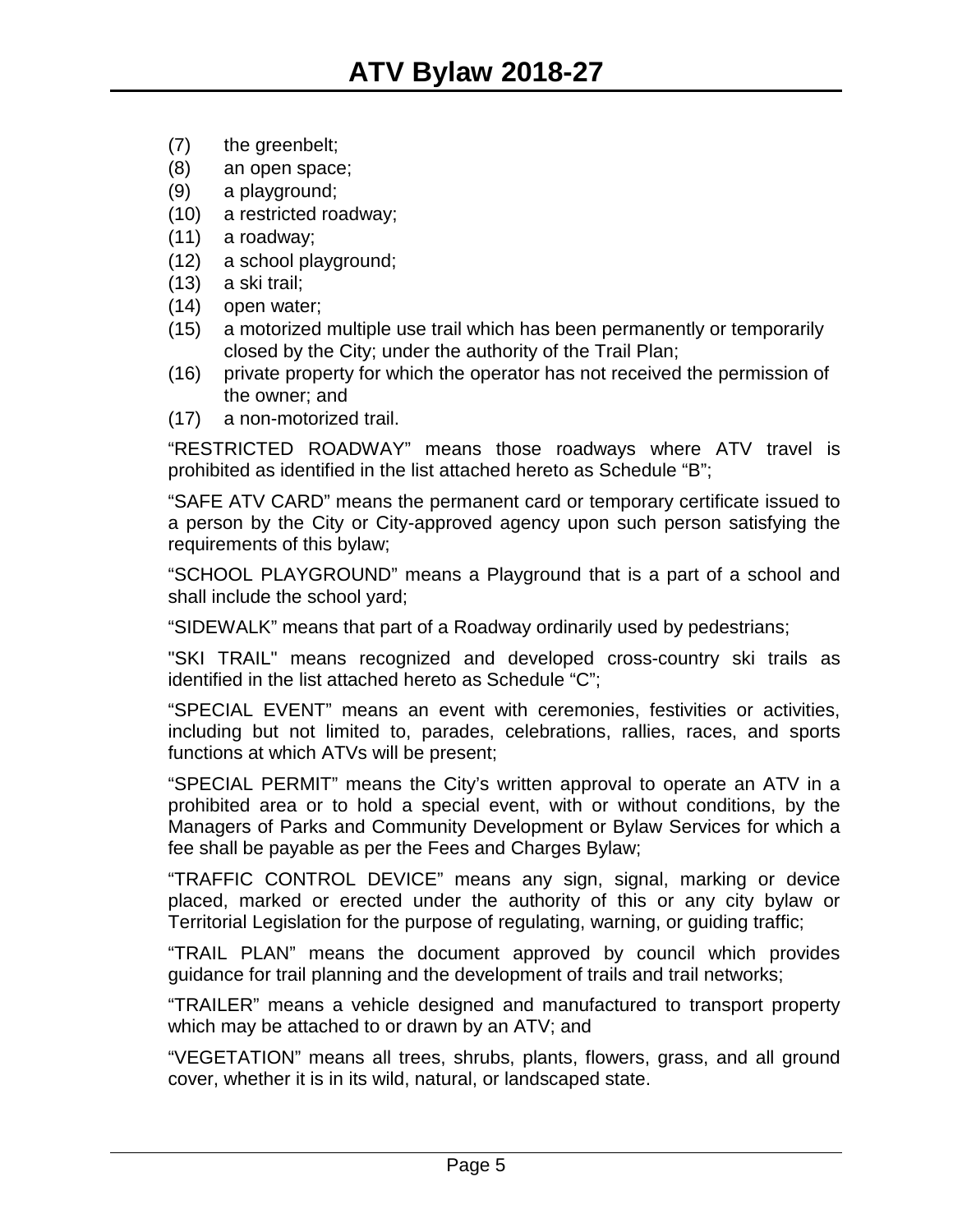#### **EXEMPTIONS**

- 4. This bylaw shall not apply to a Designated Officer, an enforcement officer appointed by the Federal Government of Canada, an enforcement officer appointed by the Government of Yukon, or operators of fire, ambulance, search and rescue or other emergency vehicles who are acting in the course of their lawful duties.
- 5. Sections 6, 11, 14, and 24(2) of this bylaw shall not apply to that portion of Lot 1267, Quad 105 D/11, Plan 95980 CLSR, 2009-0088 LTO, located at #100 Robert Service Way, as shown on the map attached hereto as Schedule D and forming part of this bylaw.

#### **DRIVER ELIGIBILITY**

- 6. In addition to satisfying all requirements of the *MVA*, in particular to Part 13.1 relating to operating an off-road vehicle on a maintained roadway, no person shall operate an ATV in any area of the City of Whitehorse unless that person:
	- (1) holds a valid operator's license that has been issued for the operation of a motor vehicle; and
	- (2) has ensured that there is a current subsisting certificate of registration issued pursuant to the MVA in respect of the ATV, and that the registration plate is attached to the ATV with the current registration sticker affixed; and
	- (3) has a valid policy of public liability/property damage insurance in the minimum amount of \$200,000.00 for the operation of the ATV, for bodily injury or death of any one person, and for loss or damage to property resulting from any one accident, the specifics of which are detailed in the MVA in relation to off-road vehicles being operated on a maintained roadway as defined by the MVA, and the proof of which shall be on an insurance card; and
	- (4) has a valid Safe ATV Card unless such person is not a resident of the City and is in the City's jurisdiction for a period of less than two weeks; and
	- (5) including any passenger, is wearing a prescribed safety helmet attached firmly to his or her head.
- 7. Subsections 6(1) to 6(4) inclusive of this bylaw shall not apply to a person:
	- (1) While that person is operating an ATV on private land owned or occupied by him or a member of his immediate family or with consent of the land owner; and
	- (2) Within an area of the City of Whitehorse where a special permit has been issued exempting this section of the bylaw.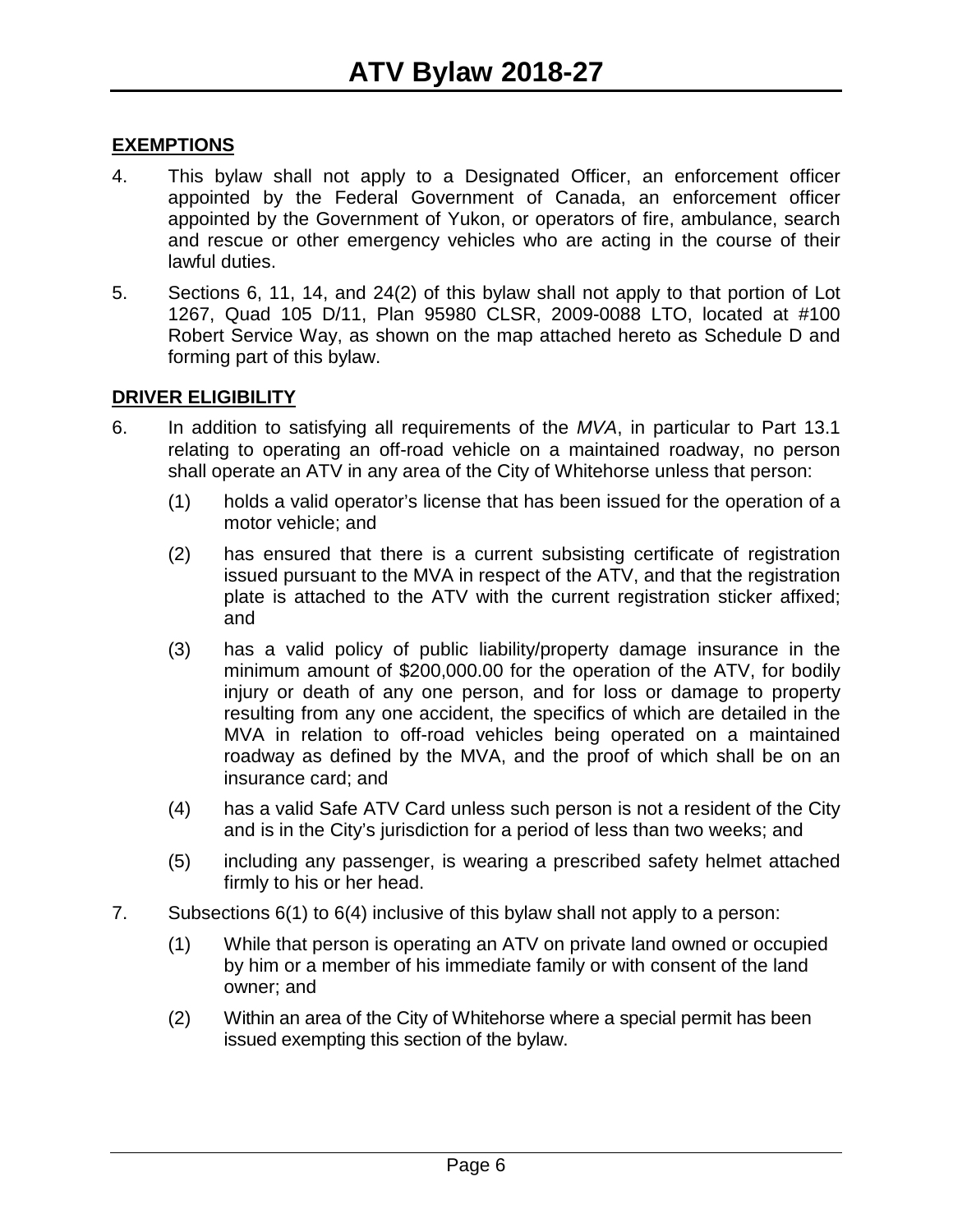- 8. A Safe ATV Card shall be issued by the City or a City-approved agency to a person who has paid a fee and has successfully completed and passed:
	- (1) an ATV safety course with a mark of 80% or higher; or
	- (2) an ATV safety and trail use examination with a mark of 80% or higher.
- 9. A person who operates an ATV is guilty of an offence if, on demand of a Designated Officer, he or she fails to produce any of the following:
	- (1) a valid operator's license as required by this bylaw;
	- (2) a valid certificate of registration in respect of the ATV;
	- (3) a valid registration plate attached to the ATV;
	- (4) a valid insurance card in respect of the ATV; and
	- (5) a valid Safe ATV Card as required by this bylaw.
- 10. If a person produces an operator's license, certificate of registration in respect of an ATV, an Insurance Card and/or a Safe ATV Card that is illegible, mutilated, defaced or altered, such person, upon demand of the Designated Officer, shall produce a properly issued duplicate of such card or cards by a date determined by the Designated Officer.

#### **EQUIPMENT**

- 11. The *MVA Equipment Regulations* apply to ATVs operated within the City of Whitehorse, notwithstanding that the ATV is being operated on a surface other than a maintained roadway unless the ATV is being operated within an area of the City of Whitehorse where a special permit has been issued exempting this section of the bylaw, and references to a motor vehicle or vehicle in the *Equipment Regulations* includes an ATV for the purposes of this bylaw, unless a provision specifically excepts or refers to ATVs.
- 12. In addition to satisfying all requirements of the MVA, no person shall tow an object while operating an ATV unless such object is a Trailer which is attached to the ATV by a rigid tow bar.
- 13. No person shall tow a disabled ATV, without meeting the towing requirements of this bylaw unless a person, who is capable of operating the disabled ATV, is sitting on the disabled ATV and is controlling the steering and braking at the time of the tow.
- 14. No ATV from which any part intended for the suppression of exhaust noises has been removed or the exhaust outlet enlarged, shall be operated within the City, and no person shall use a muffler cut out, bypass, straight exhaust or similar device upon an ATV unless the ATV is being operated within an area of the City of Whitehorse where a special permit has been issued exempting this section of the bylaw.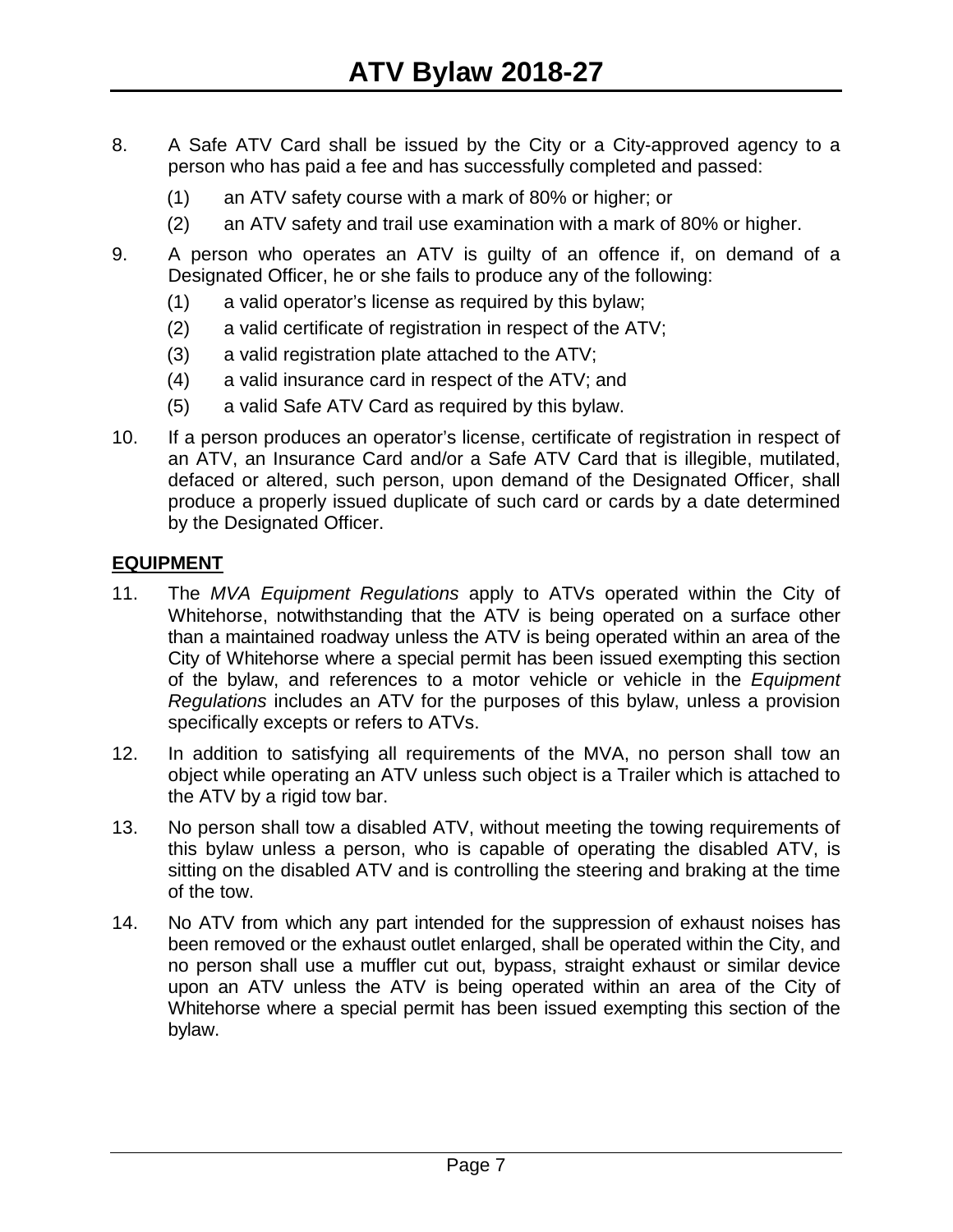#### **PERMITTED OR EXCLUDED AREAS**

- 15. A person may operate an ATV on a motorized multiple use trail during the time period April 1 to October 31 in each year and shall not operate an ATV on a motorized multiple use trail from November 1 to March 31 in each year.
- 16. A person shall not operate an ATV in a prohibited area.
- 17. A person may operate an ATV on private property either owned by them or with the permission of the owner of the property, and shall not operate an ATV on private property without such permission.
- 18. Notwithstanding any other section of this bylaw, a person may operate an ATV on a sidewalk for the purpose of clearing snow in accordance with the City's Maintenance Bylaw 2011-03 and provided that:
	- (1) the ATV is equipped with a blade which has been designed and manufactured for snow removal;
	- (2) the width of the ATV and blade are not wider than the width of the sidewalk;
	- (3) the ATV operator yields the right of way of all other traffic and users of the sidewalk, including vehicles crossing sidewalks, pedestrians and dogs; and
	- (4) the speed of the ATV does not exceed 10 km/hr.
- 19. Notwithstanding any other section of this bylaw, a person may operate an ATV on a roadway for the purpose of travelling from their residence to the nearest permitted area subject to adhering to the following while on the roadway:
	- (1) the operator shall proceed by the most direct route from their residence to the nearest permitted area;
	- (2) the operator shall return to their residence by the most direct route from the nearest permitted area;
	- (3) the operator shall drive the ATV as near as practical to the right hand curb or edge of the roadway; and
	- (4) the operator shall not drive the ATV at a speed greater than 30 kilometres per hour.
	- (5) The operator shall not drive the ATV in any area described in Schedules "A" and "B" of this bylaw unless a permit or permission has been provided as outlined in this bylaw.
- 20. It shall be the responsibility of a person who operates an ATV to inform themselves of the location and boundaries of the prohibited areas and, at no time, shall such persons rely upon traffic control devices as the sole means of identifying such prohibited areas.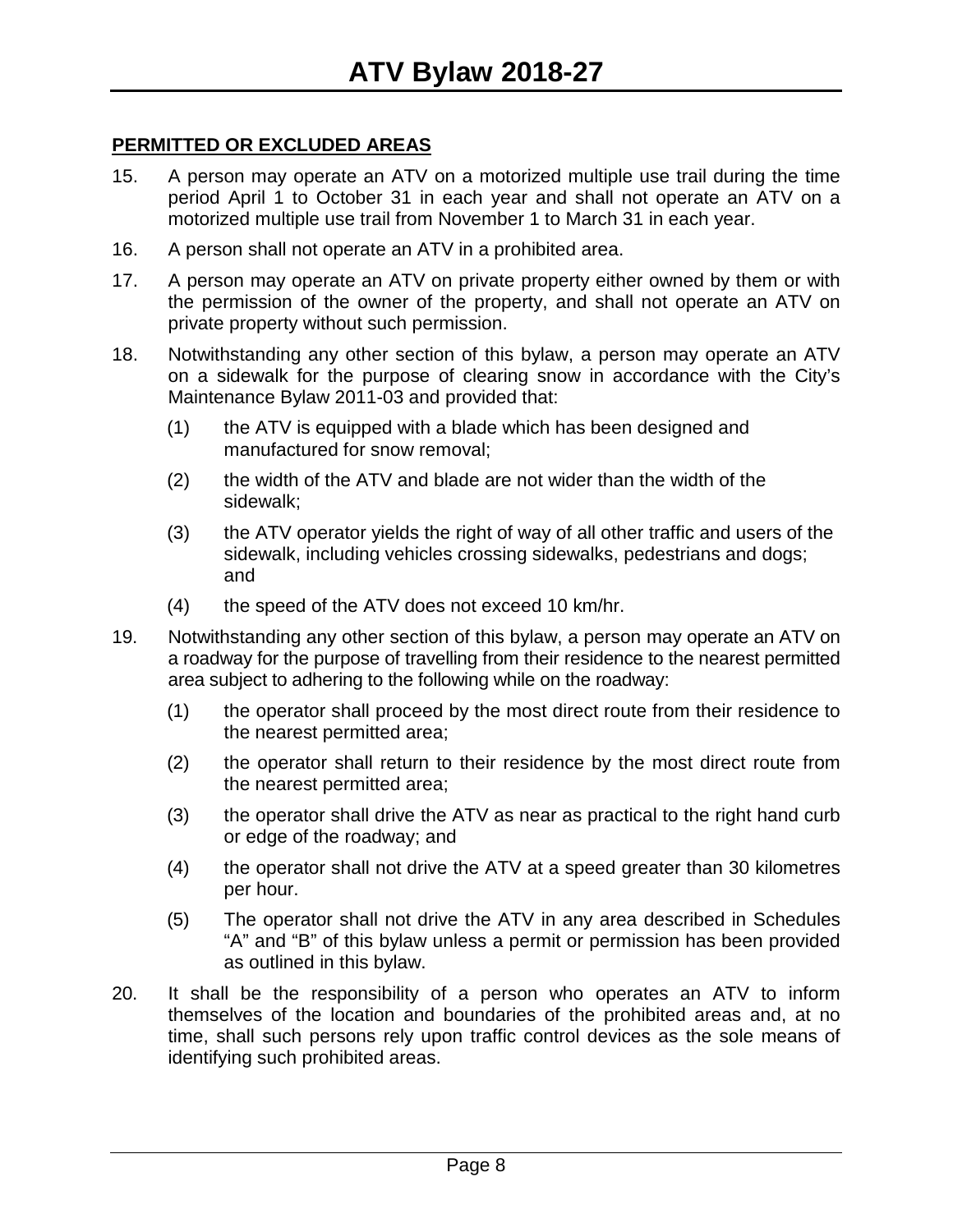21. Notwithstanding any other section of this bylaw, a person may operate an ATV in a prohibited area if they are directed or given permission in writing to do so by the Manager of Parks and Community Development for the maintenance of property under the care and/or control of the City or for safety purposes and in the event that the situation is emergent, such as the immediate need to evacuate an injured person, written permission will not be required.

#### **GENERAL OPERATING RULES**

- 22. The operator of an ATV shall drive with due care and attention and in accordance with all traffic control devices and this bylaw.
- 23. Upon approaching, meeting or passing a person or domestic animal such as a pedestrian, cyclist, skier, dog, or horse, the operator of an ATV shall reduce their speed to no greater than 15 kilometres per hour and shall drive the ATV as far away as practicable from such person or animal, while staying on the trail, so as to permit the safe passing of the ATV.
- 24. At no time shall a person operate an ATV at a speed:
	- (1) greater than is reasonable and safe in the circumstances, including reasonable consideration for other persons and property; or
	- (2) greater than 50 kilometres per hour unless otherwise posted by a traffic control device or the ATV is being operated within an area of the City where a special permit has been issued exempting this section of the bylaw.
- 25. Notwithstanding any other section of this bylaw, a person may, while operating an ATV in a permitted area, cross a roadway, sidewalk or restricted roadway if such person:
	- (1) brings the ATV to a complete stop before crossing;
	- (2) has a clear view of traffic for a sufficient distance to cross in safety;
	- (3) yields the right-of-way to pedestrians and other traffic before crossing; and
	- (4) crosses at an angle of 90 degrees to the direction of the roadway, sidewalk or restricted roadway.
- 26. The operator of an ATV shall at all times yield the right of way to pedestrians.
- 27. Once a person stops an ATV before crossing a sidewalk situated immediately adjacent to a roadway or restricted roadway, such person shall be deemed to have stopped the ATV before crossing the roadway or restricted roadway.
- 28. No person shall operate an ATV within 500 meters of a residence at night unless such operation is for the limited purpose of loading or unloading an ATV.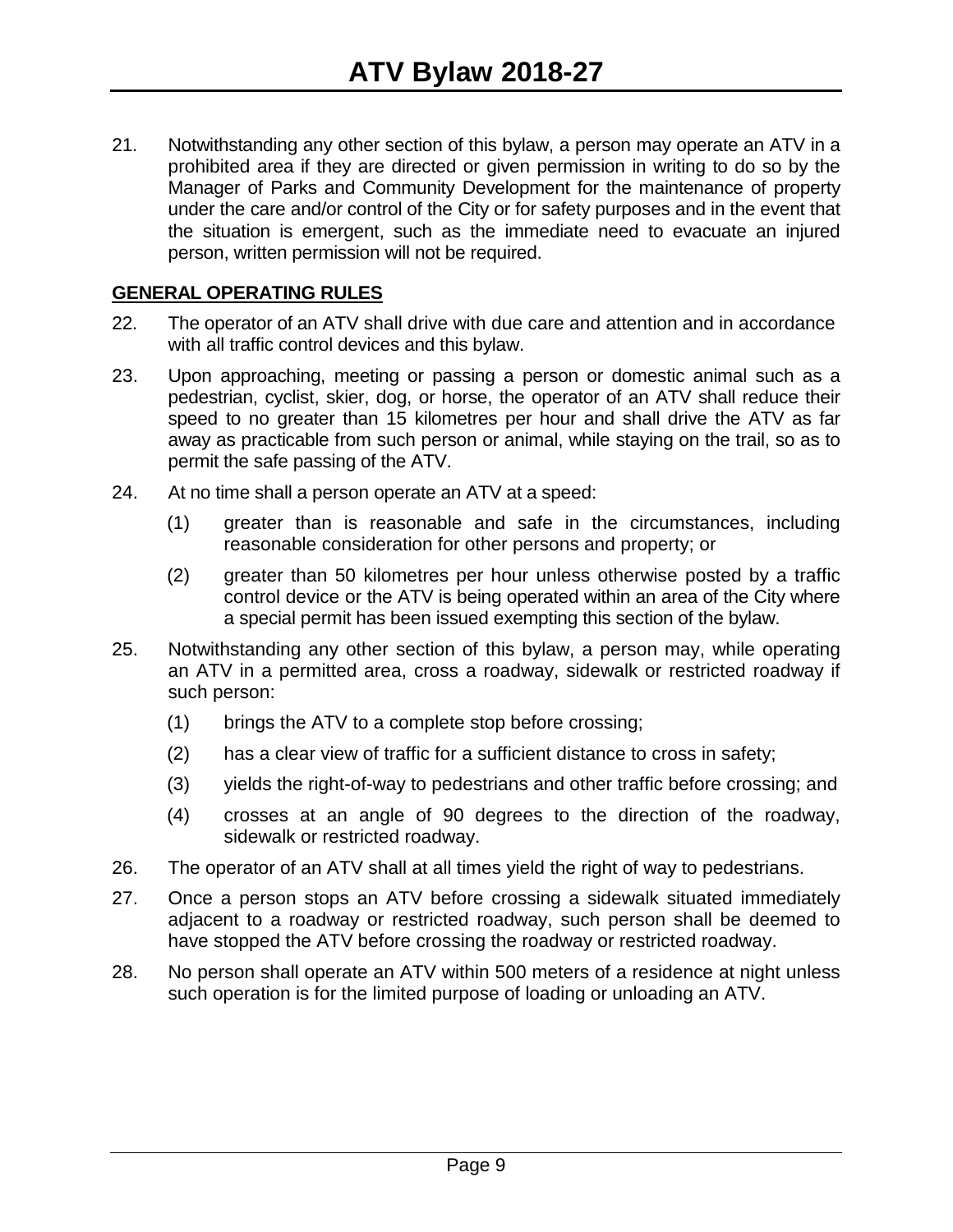#### **OBSTRUCTING AND DAMAGING TRAILS OR OTHER AREAS**

- 29. At no time shall a person while operating an ATV cause damage to any area and, where such damage has occurred, in addition to any other penalty or fine imposed for a breach of this bylaw, such person shall be liable for the costs to repair the damage.
- 30. No person shall place or cause to be placed in, on or surrounding a motorized multiple-use trail any object including but not limited to rocks, trees, chain, rope, wood, or metal which may in the opinion of the Designated Officer create a hazard for trail users, and in addition to any other penalty or fine imposed for a breach of this bylaw, such person shall be liable for the costs to remove the obstruction.

#### **TRAFFIC CONTROL DEVICES**

- 31. The Municipal Manager may prescribe where traffic control devices are to be located and installed, including traffic control devices restricting the speed of ATVs, and wherever such a location is so prescribed, it shall be deemed to have been done under the authority of this bylaw.
- 32. A record of traffic control devices and their locations shall be kept at the City and shall be open for public inspection during normal City business hours.
- 33. No person shall erect or maintain a device or structure that in the opinion of a Designated Officer interferes with the effectiveness of a traffic control device.

#### **SPECIAL PERMITS**

- 34. No person, organization, association or club shall hold a special event in any area of the City without first obtaining a special permit, the application for which shall be made in writing to the Manager of Parks and Community Development or Manager of Bylaw Services no later than 30 days prior to the special event and has paid the prescribed fee.
- 35. No owner, lessee, or employee of a ATV dealership shall operate, or permit the operation of, an ATV in the downtown area without first obtaining a special permit, the application for which shall be made in writing to the Manager of Bylaw Services.
- 36. Notwithstanding any other provision of this bylaw, the Manager of Parks and Community Development or the Manager of Bylaw Services may issue special permits for a period of time not to exceed two weeks and may impose such conditions, restrictions, or exemptions deemed necessary or required to ensure that the provisions of this bylaw are met.
- 37. The person to whom a special permit has been issued shall comply with the special permit, including any conditions or restrictions imposed therein.
- 38. Any breach of a special permit, including its conditions or restrictions, by someone other than the person to whom the special permit was issued shall be deemed to have been committed by the person who was issued the special permit.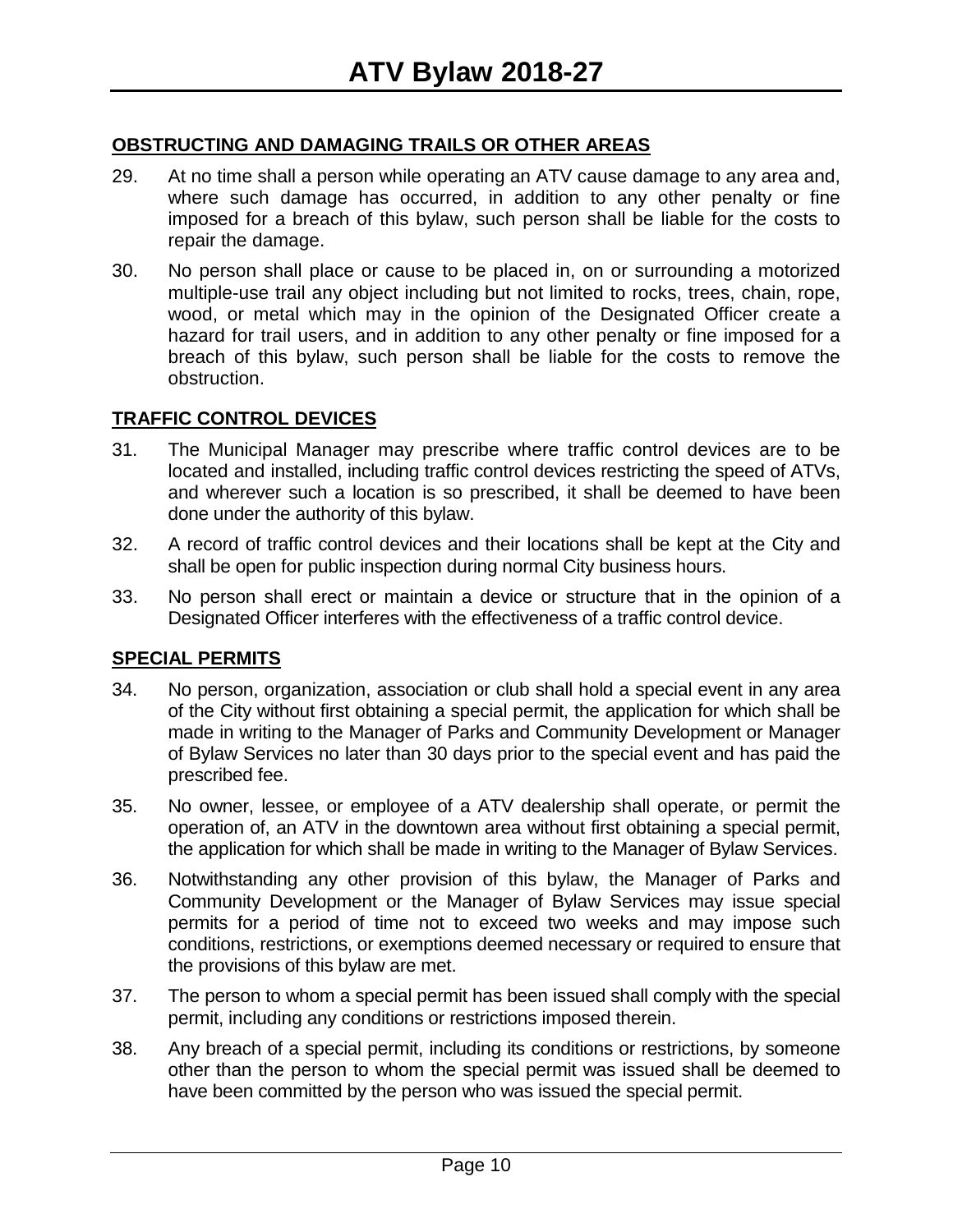#### **ENFORCEMENT**

- 39. Every person operating an ATV shall, immediately when signalled or requested by a Designated Officer:
	- (1) bring the ATV to a stop;
	- (2) furnish any information respecting the ATV and themselves as requested by the Designated Officer;
	- (3) remain stopped until such time as the Designated Officer permits them to leave; and
	- (4) comply with any request or direction of the Designated Officer.

#### **POWER OF A PEACE OFFICER**

- 40. Every Designated Officer has the powers of a peace officer under any of sections 36, 50, 86, 106, 114, 130, 133-136, 181, 203, 230, and 232 of the MVA while engaged in the lawful execution of his duties under this bylaw.
- 41. A Designated Officer may enter upon any land in any area of the City, with a reasonable and probable purpose, to prevent the continuation of an offence under this bylaw which shall include, but not be limited to, obtaining particulars of ownership and determining the identity of the operator of an ATV.
- 42. A Designated Officer may seize and impound an ATV:
	- (1) if an operator fails, or refuses to produce identification or a Safe ATV Card upon being requested to do so by a Designated Officer; or
	- (2) once a charge has been laid for a breach of this bylaw and the Designated Officer has reasonable and probable grounds to believe that there are safety concerns associated with the continuation of such breach.
- 43. Where the owner of an ATV was not the operator of the ATV, or was not present, at the time the ATV was detained, the Designated Officer shall take reasonable steps to notify the owner of such impoundment, together with the reasons for its impoundment and the place where it is impounded or stored.
- 44. An ATV that has been impounded under this bylaw shall not be released until all costs associated with the impoundment have been paid including:
	- (1) all fines; and
	- (2) all impoundment fees as prescribed in the *Fees and Charges Bylaw*.
- 45. Where an impounded ATV is not claimed within six months from the date of seizure, the Manager of Bylaw Services may direct its disposal by public auction, and where the Designated Officer has determined the value of such ATV to be less than \$500.00, the Manager of Bylaw Services may direct that it be disposed of at the City of Whitehorse Landfill or scrap yard.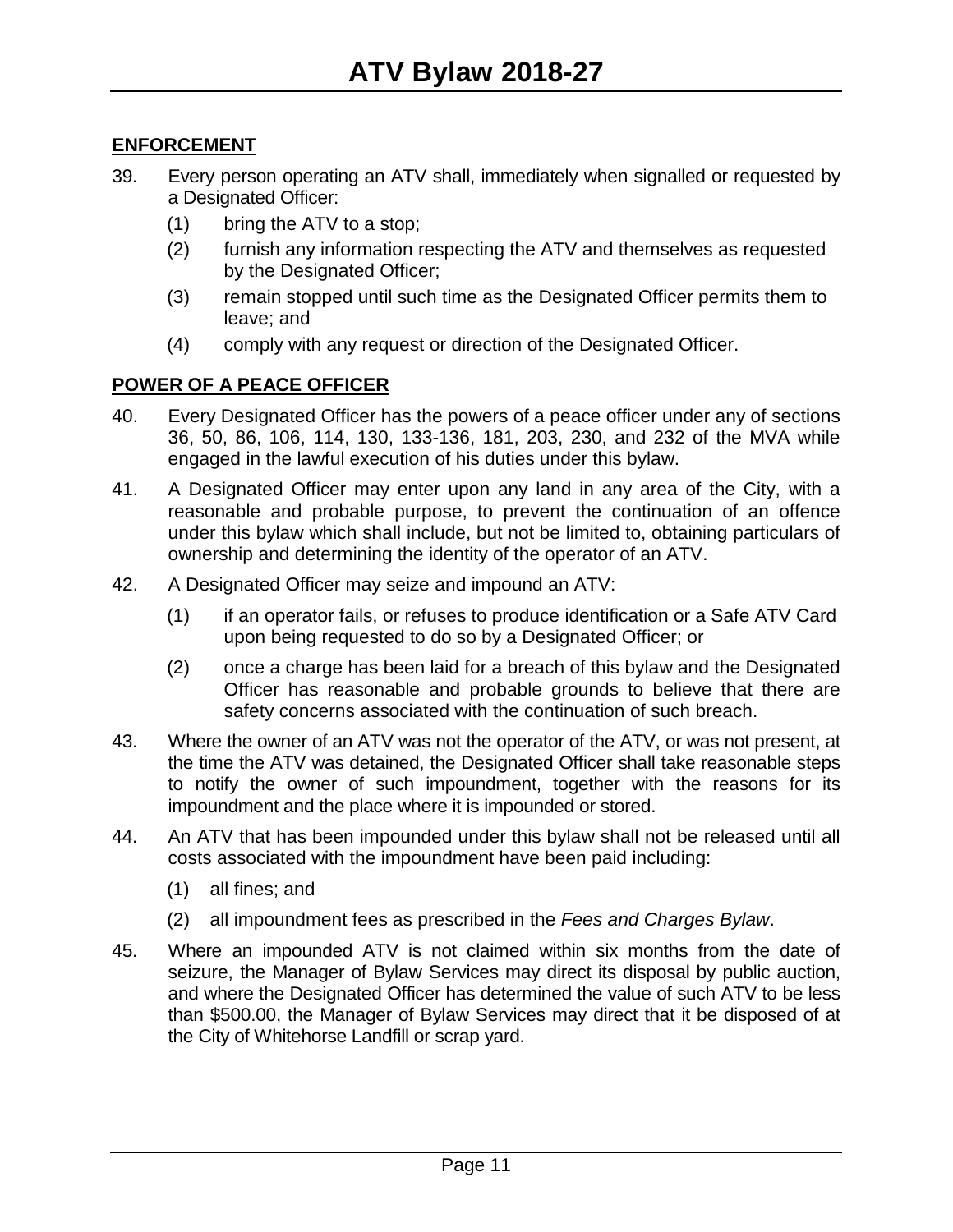#### **COMMITTING AN OFFENCE**

- 46. Every person who offends any of the provisions of this bylaw, or who suffers or permits any act or thing to be done in contravention or in violation of any of the provisions of this bylaw, or who neglects to do, or refrains from doing anything required to be done by any of the provisions of this bylaw, or who does any act or thing which violates any of the provisions of this bylaw, shall be deemed to be guilty of an infraction of this bylaw, and shall be liable to the penalties hereby imposed.
- 47. Any person who commits an offence under this bylaw is, in addition to any other punishment, liable upon summary conviction to:
	- (1) a voluntary fine under section 20 of the *Summary Convictions Act* RSY 2002, Chapter 210, issued in respect of an offence, which shall be increased for second and subsequent offences as specified in Schedule "E" attached hereto and forming part of this bylaw; or
	- (2) a fine not exceeding ten thousand dollars (\$10,000.00) where proceedings are commenced pursuant to the summary convictions provisions of the *Criminal Code* of *Canada RSC 1985, c. C-46*; or
	- (3) a fine not exceeding five hundred dollars (\$500.00) where proceedings are commenced pursuant of the *Summary Convictions Act*.
- 48. The fine imposed against any person who commits an offence under this bylaw shall increase for second and subsequent offences.
- 49. Where a person is convicted of an offence under this bylaw the Judge may, in addition to any other measure imposed on the offender, order that the offender pay restitution pursuant to section 738 of the *Criminal Code of Canada*.
- 50. Where an offence is committed or continues on more than one day, it shall be deemed to be a separate offence for each day on which the offence is committed or continued.
- 51. Should any person owning or occupying real property within the City refuse or neglect to pay any fees, fines or penalties that have been levied pursuant to this bylaw, the Designated Officer may inform such person in default that, if these charges are unpaid on the thirty-first day of December on the same year, they shall be added to, and form part of, the taxes payable in respect of that real property as taxes in arrears.

#### **OWNER'S AND OPERATOR'S RESPONSIBILITY**

- 52. Where an offence under this bylaw:
	- (1) is committed by means of, or with respect to, an ATV; or
	- (2) occurs by reason of, or with respect to, the ownership, use, or operation of an ATV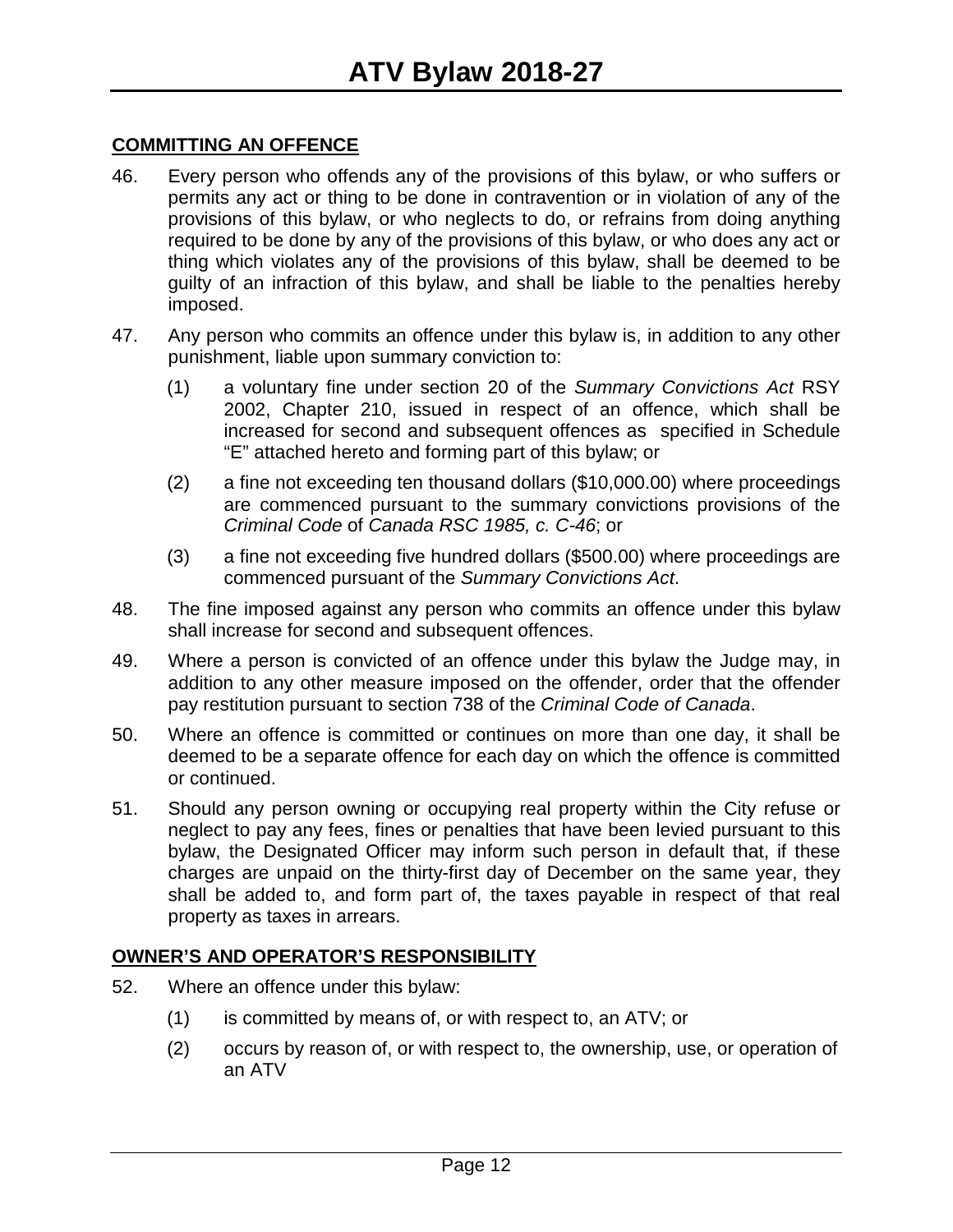the owner of the ATV may be charged with an offence and, if the Judge is satisfied that the offence was committed, the owner is guilty of the offence and is liable, on summary conviction, to the penalty herein provided for that offence, unless the owner satisfies the Judge that, at the time of the violation, the ATV was in the possession of a person without the consent of the owner, at which time such person may also be charged with, and shall incur the penalties provided for, any such contravention.

#### **BYLAW REPEAL**

53. Bylaw 2012-21, including all amendments thereto, is hereby repealed.

#### **COMING IN TO FORCE**

54. This bylaw shall come into full force and effect upon final passage thereof.

**FIRST and SECOND READING** June 11, 2018 **THIRD READING** and **ADOPTION** June 25, 2018

*ORIGINAL BYLAW SIGNED BY:*

"Dan Curtis"

Dan Curtis, Mayor

"*N. L. Felker*"

Norma L. Felker, Assistant City Clerk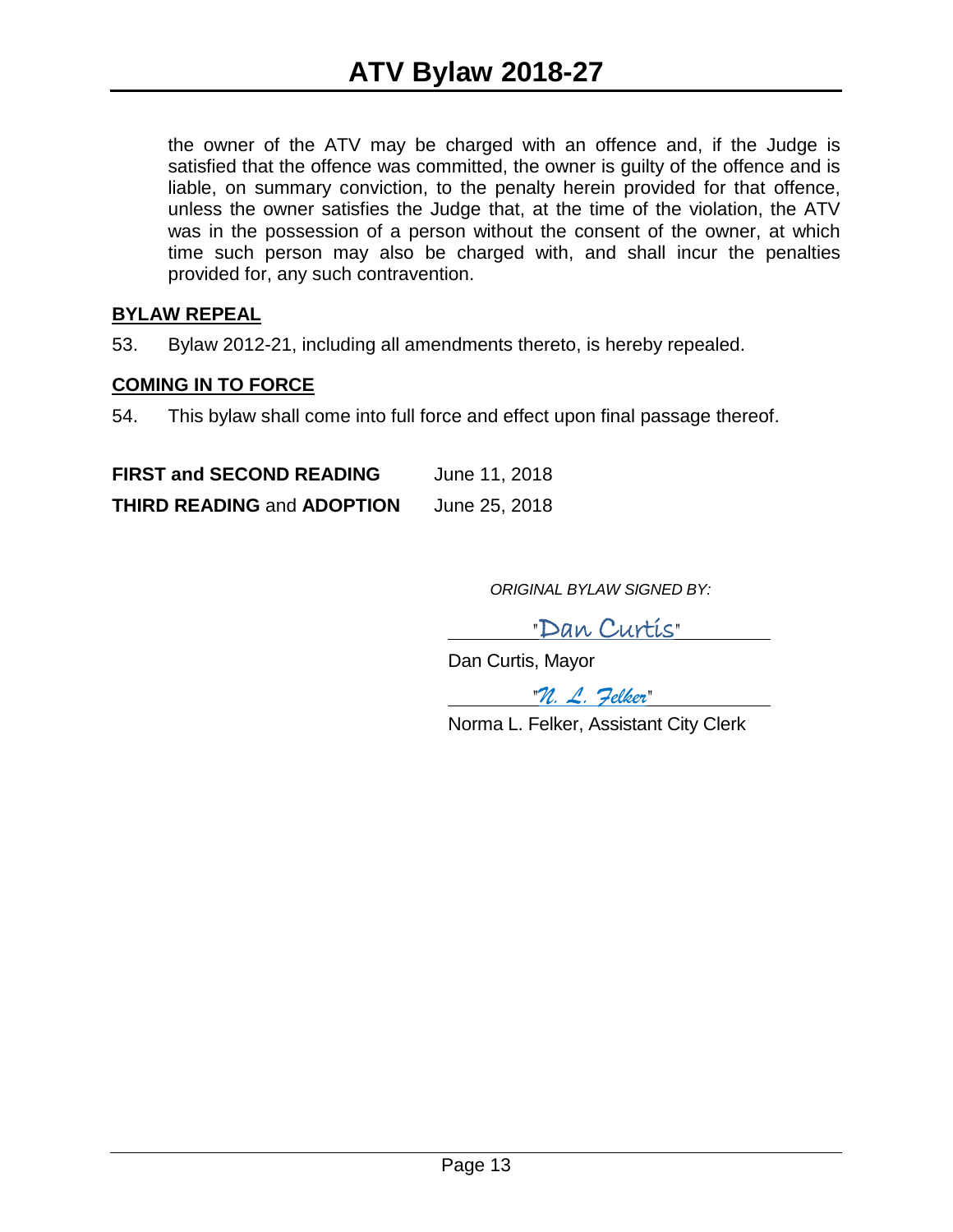**SCHEDULE "A"**

### **MAP OF THE DOWNTOWN AREA**

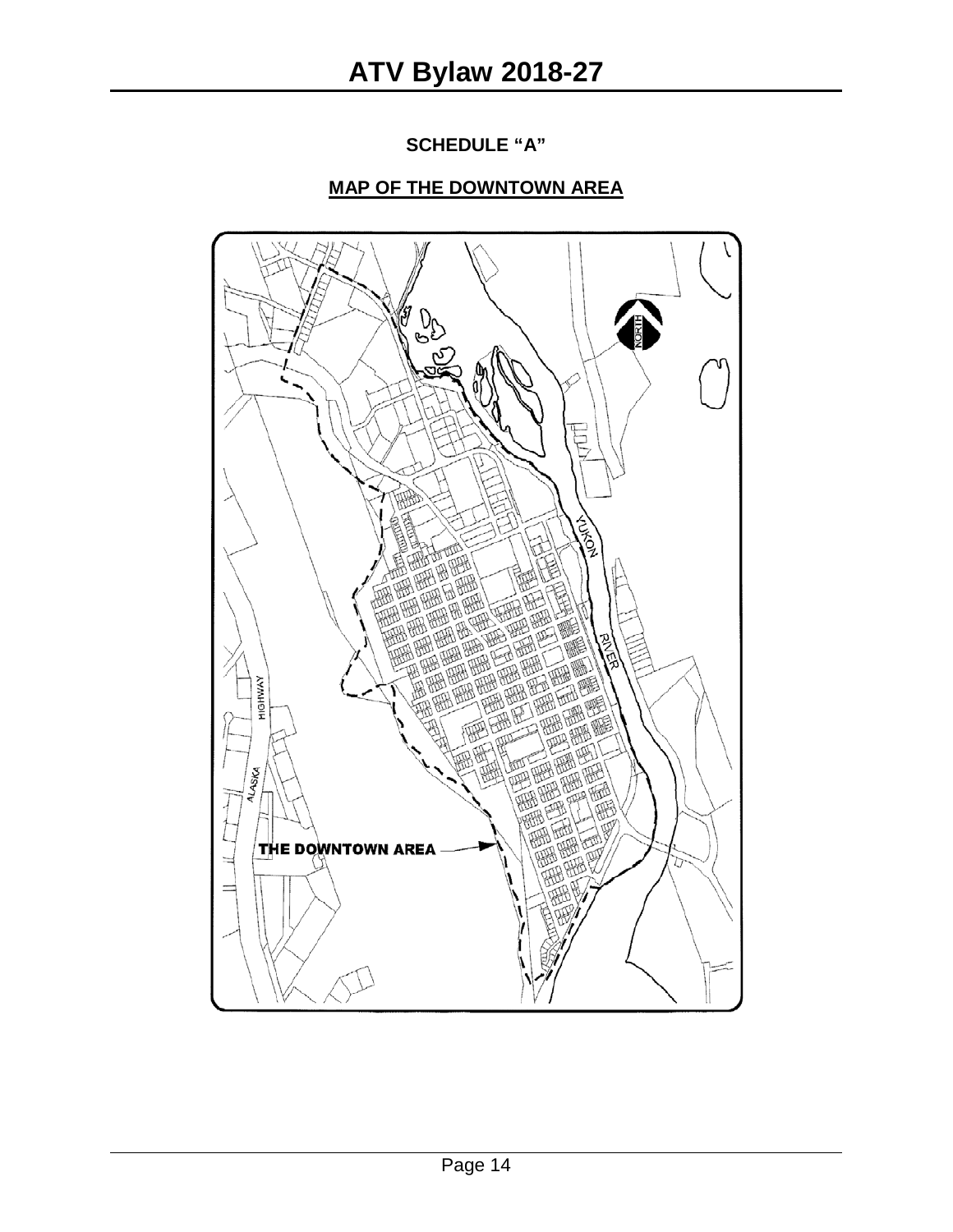#### **SCHEDULE "B"**

#### **LIST OF RESTRICTED ROADWAYS**

- 1. Hamilton Boulevard (from the intersection of Alaska Highway and Hamilton Boulevard at Two Mile Hill to the intersection of Alaska Highway and Hamilton Boulevard at Robert Service Way)
- 2. Mountainview Road
- 3. Hospital Road
- 4. Lewes Boulevard (from the north intersection of Alsek Road and Lewes Boulevard to the Robert Campbell Bridge)
- 5. Two Mile Hill (up to the Alaska Highway)
- 6. Robert Service Way (from the intersection of Robert Service Way and Fourth Avenue to the intersection of Robert Service Way and Alaska Highway)
- 7. Sumanik Drive (from the intersection of Sumanik Drive and Valleyview Drive to the intersection of Sumanik Drive and the Alaska Highway)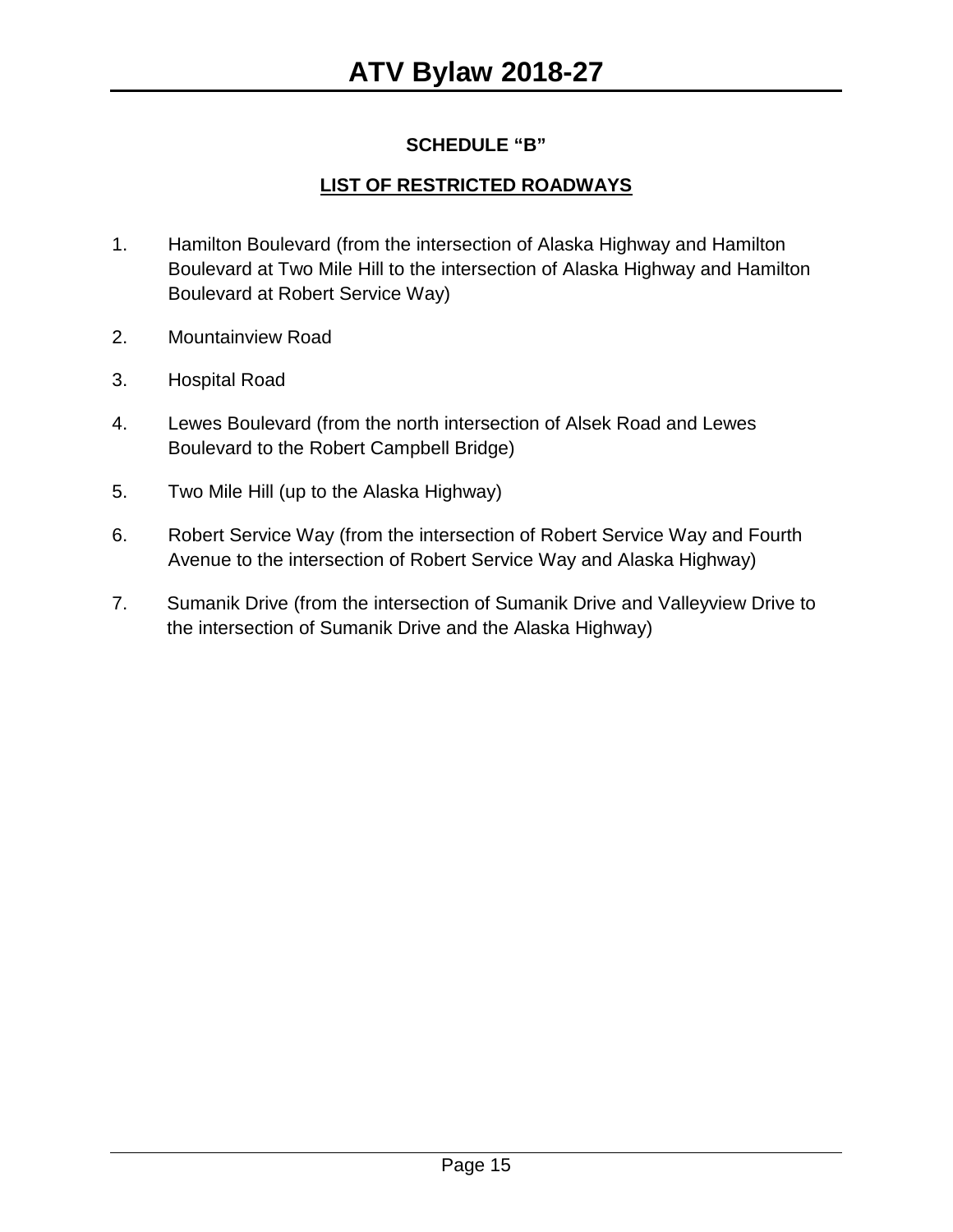### **SCHEDULE "C"**

### **LIST OF SKI TRAILS**

- 1. Chadburn Lake Ski Trails
- 2. Mount McIntyre Ski Trails
- 3. Magnussun Ski Trails
- 4. Biathlon Ski Trails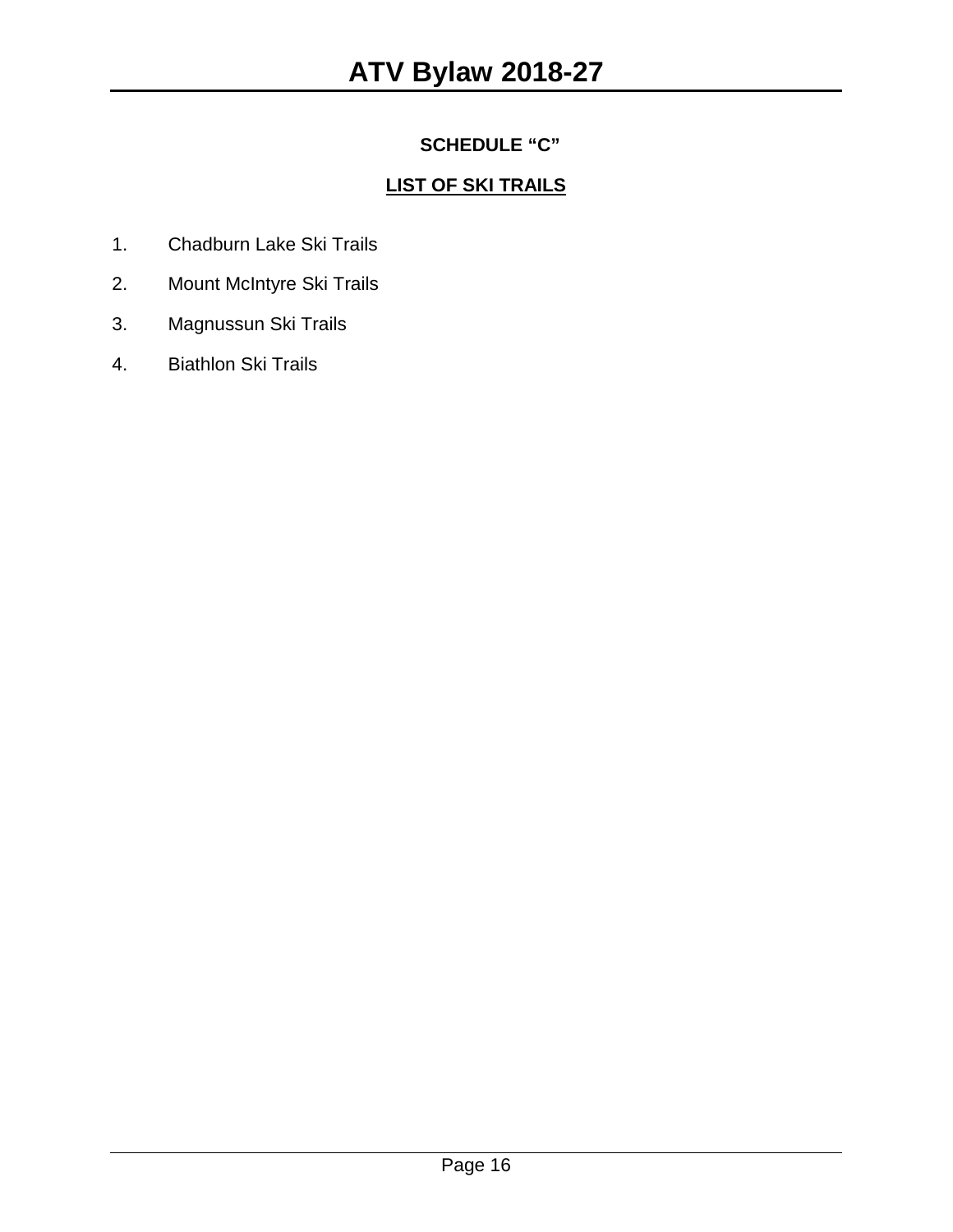#### **"SCHEDULE "D"**

#### **MAP OF #100 ROBERT SERVICE WAY**

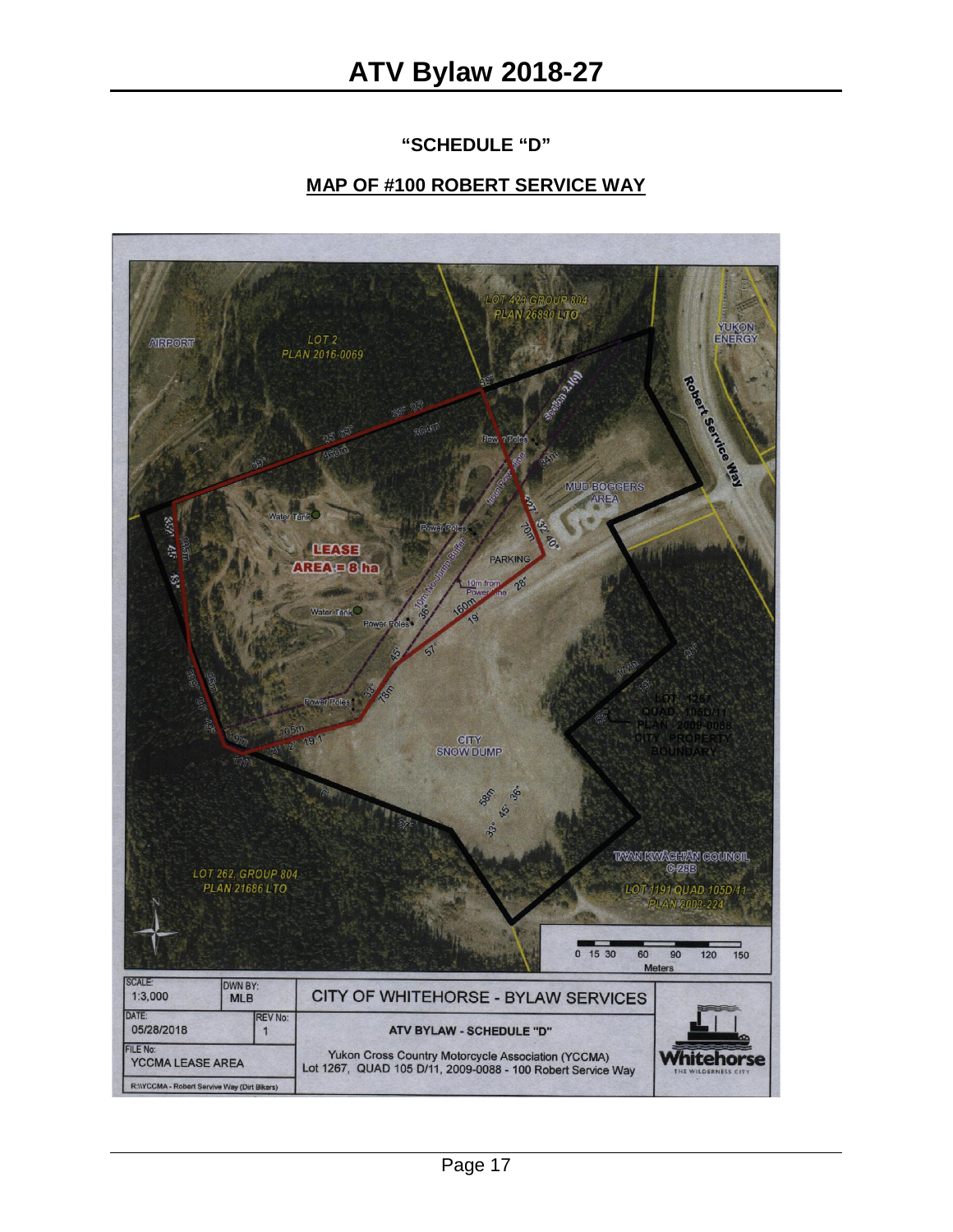## **SCHEDULE "E"**

### **VOLUNTARY FINES**

| <b>Authority</b>     | <b>Description of Offence</b>                                         | <b>Penalty</b> |
|----------------------|-----------------------------------------------------------------------|----------------|
| Section 6 (1)        | Operate ATV without valid operator's license                          | \$300.00       |
| Section 6 (2)        | Operate ATV without certificate of registration or registration plate | \$300.00       |
| Section 6 (3)        | Operate ATV without insurance                                         | \$500.00       |
| Section 6 (4)        | Operate ATV without Safe ATV card                                     | \$150.00       |
| Section 6 (5)        | Operate ATV without a helmet                                          | \$300.00       |
| Section 9 (1)        | Fail to produce valid operator's license                              | \$150.00       |
| Section 9 (2)        | Fail to produce valid certificate of registration                     | \$150.00       |
| Section 9 (3)        | Fail to attach valid registration plate to ATV                        | \$300.00       |
| Section 9 (4)        | Fail to produce valid proof of insurance card                         | \$150.00       |
| Section 9 (5)        | Fail to produce Safe ATV card                                         | \$150.00       |
| Section 10           | Fail to produce proper duplicates as required                         | \$150.00       |
| Section 12           | Tow without rigid tow bar                                             | \$150.00       |
| Section 13           | No capable operator on towed ATV                                      | \$150.00       |
| Section 14           | Operate ATV with no exhaust suppression or with altered exhaust       | \$150.00       |
| Section 15           | Operate ATV on motorized multi-use trail outside prescribed season    | \$300.00       |
| Section 16           | Operate ATV in prohibited area                                        | \$300.00       |
| Section 16           | Operate ATV in prohibited area (second offence)                       | \$500.00       |
| Section 17           | Operate ATV on private property without permission                    | \$150.00       |
| Section 18 $(1 - 4)$ | Operate ATV for snow clearing contrary to bylaw                       | \$50.00        |
| Section 19 (1) & (2) | Driver not proceeding by most direct route                            | \$150.00       |
| Section 19 (1) & (2) | Driver not proceeding by most direct route (second offence)           | \$300.00       |
| Section 19 (3)       | Fail to drive as near as practical to right hand edge of roadway      | \$150.00       |
| Section 19 (4)       | Drive over 30 kilometres per hour on roadway                          | \$150.00       |
| Section 19 (4)       | Drive over 30 kilometres per hour on roadway (second offence)         | \$300.00       |
| Section 19 (5)       | Drive ATV in area without permit or permission                        | \$300.00       |
| Section 20           | Fail to comply with ATV operating requirements                        | \$150.00       |
| Section 22           | Operate ATV without due care and attention                            | \$300.00       |
| Section 23           | Fail to pass in safe manner                                           | \$500.00       |
| Section 24 (1)       | Fail to operate at a reasonable and safe speed                        | \$150.00       |
| Section 24 (2)       | Operate at a speed greater than 50 kilometres per hour                | \$150.00       |
| Section 25 (1)       | Fail to bring ATV to complete stop                                    | \$150.00       |
| Section 25 (2)       | Fail to cross roadway safely                                          | \$150.00       |
| Section 25 (3)       | Fail to yield to pedestrians or traffic before crossing roadway       | \$150.00       |
| Section 25 (4)       | Fail to cross roadway at an angle of 90 degrees                       | \$500.00       |
| Section 26           | Fail to yield right of way to pedestrians                             | \$150.00       |